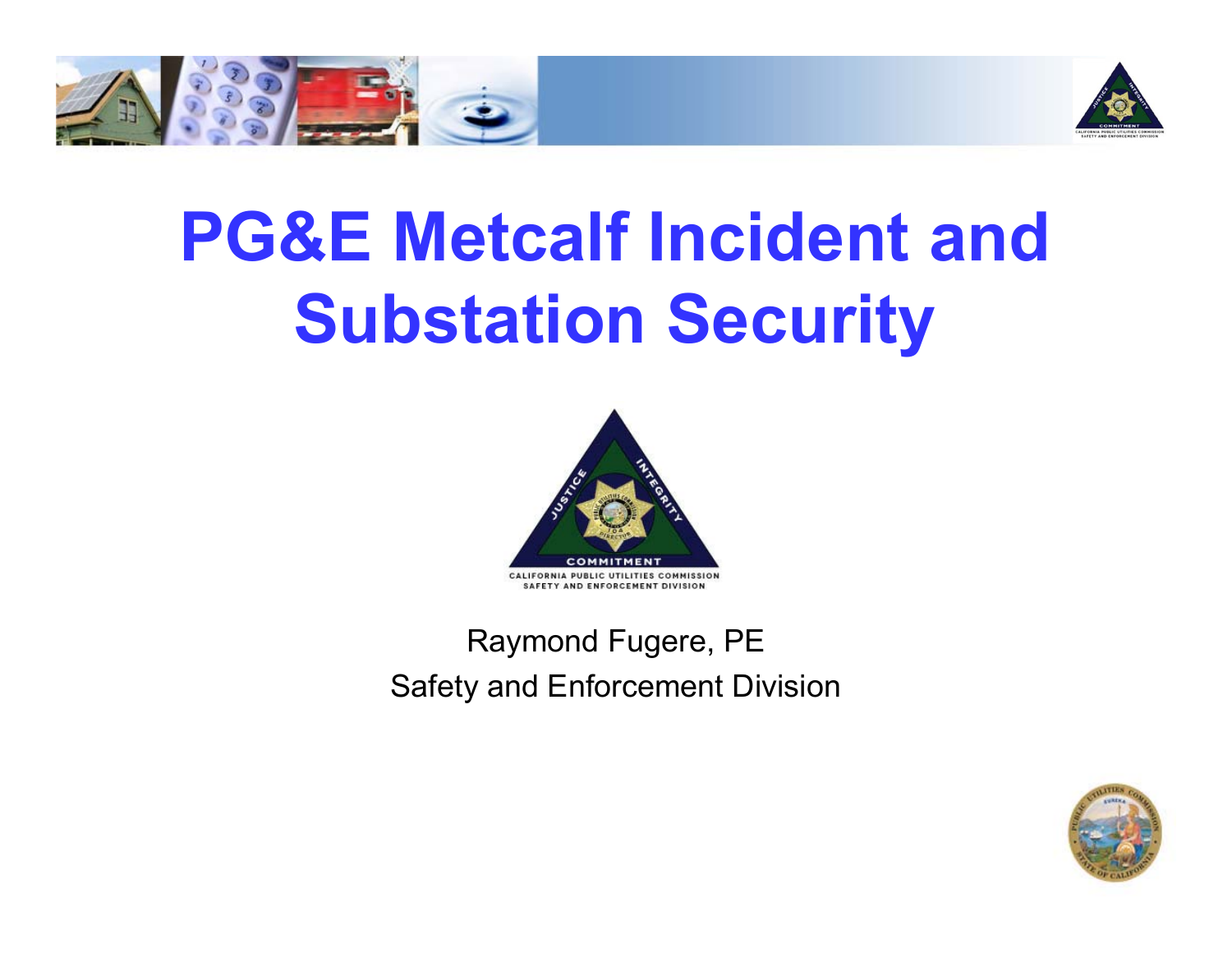



#### **Agenda**

#### **Objective:** Provide an overview of the April 16, 2013 Metcalf Incident and Substation Security

- Overview of Event
- Damage to PG&E
- Post Event Actions
- **Next Steps**

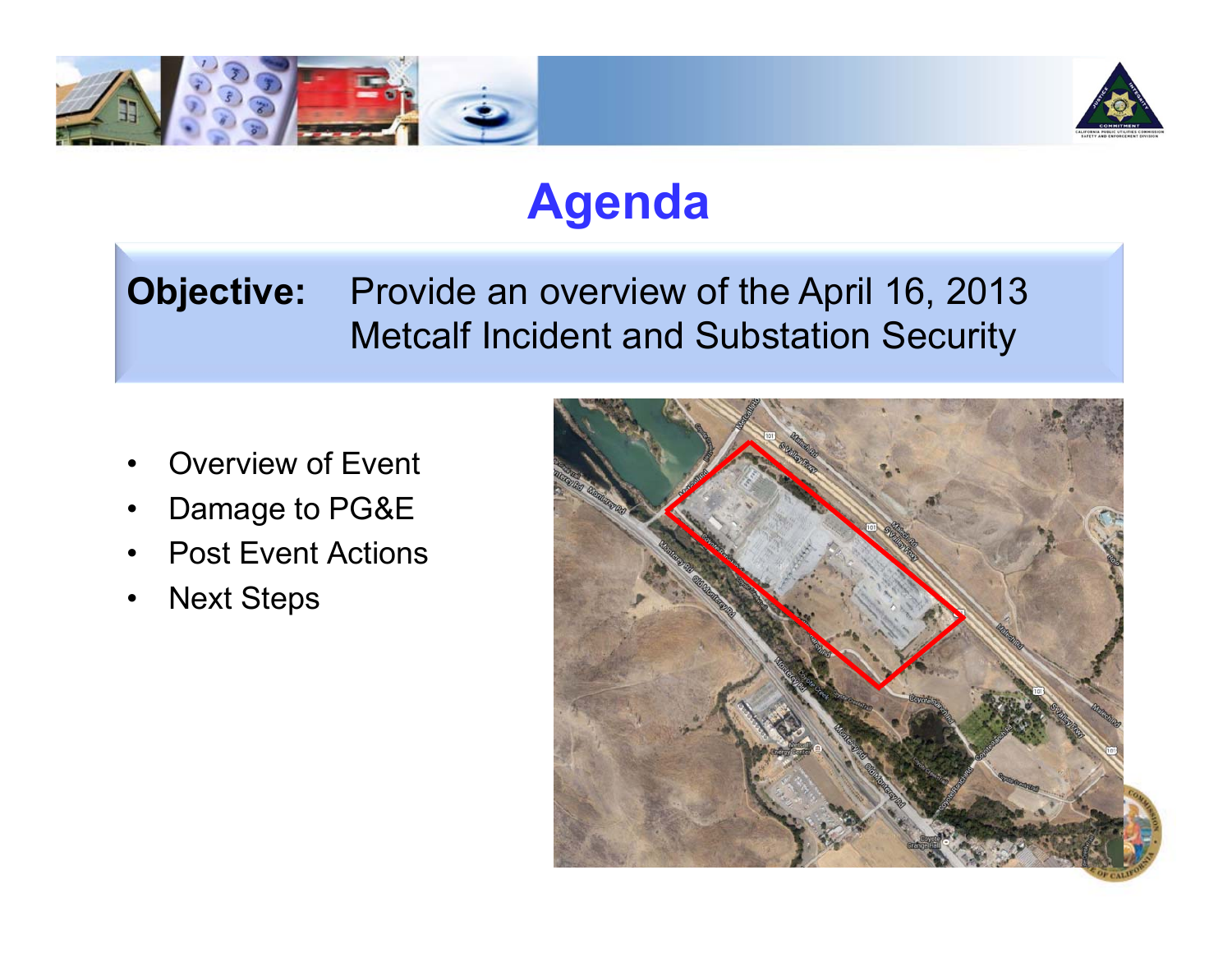



#### **Event summary**

- 0058 Hours
	- AT&T Fiber Cut
- 0107 Hours
	- Level 3 Line Cut
- 0137 Hours
	- Fence Alarm Activated
- 0138 Hours
	- Initial Transformer System Alarm
- 0141 Hours
	- 911 Call Shooting
- 0151 Hours
	- Police Arrive On Scene



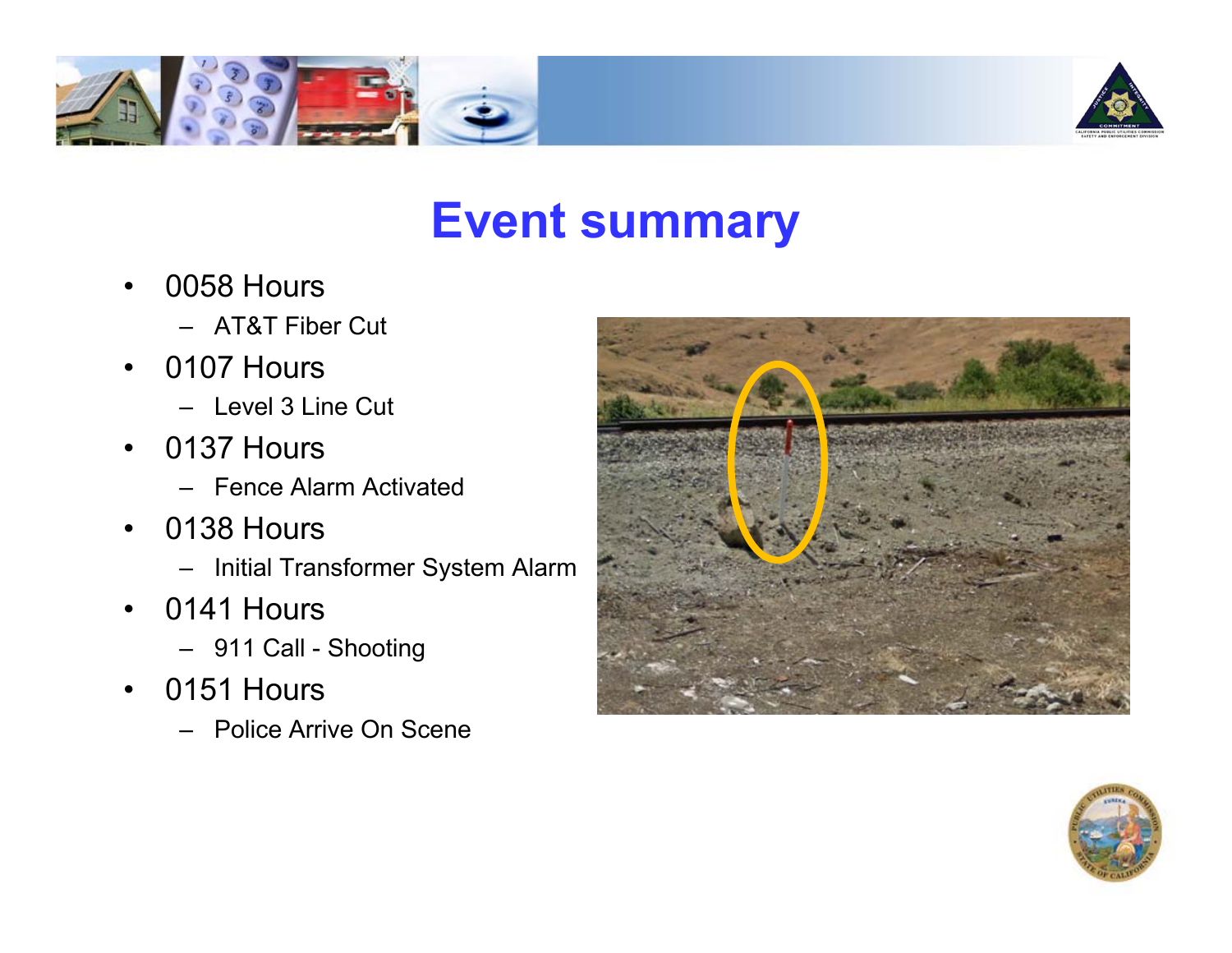



## **Damage at Scene**







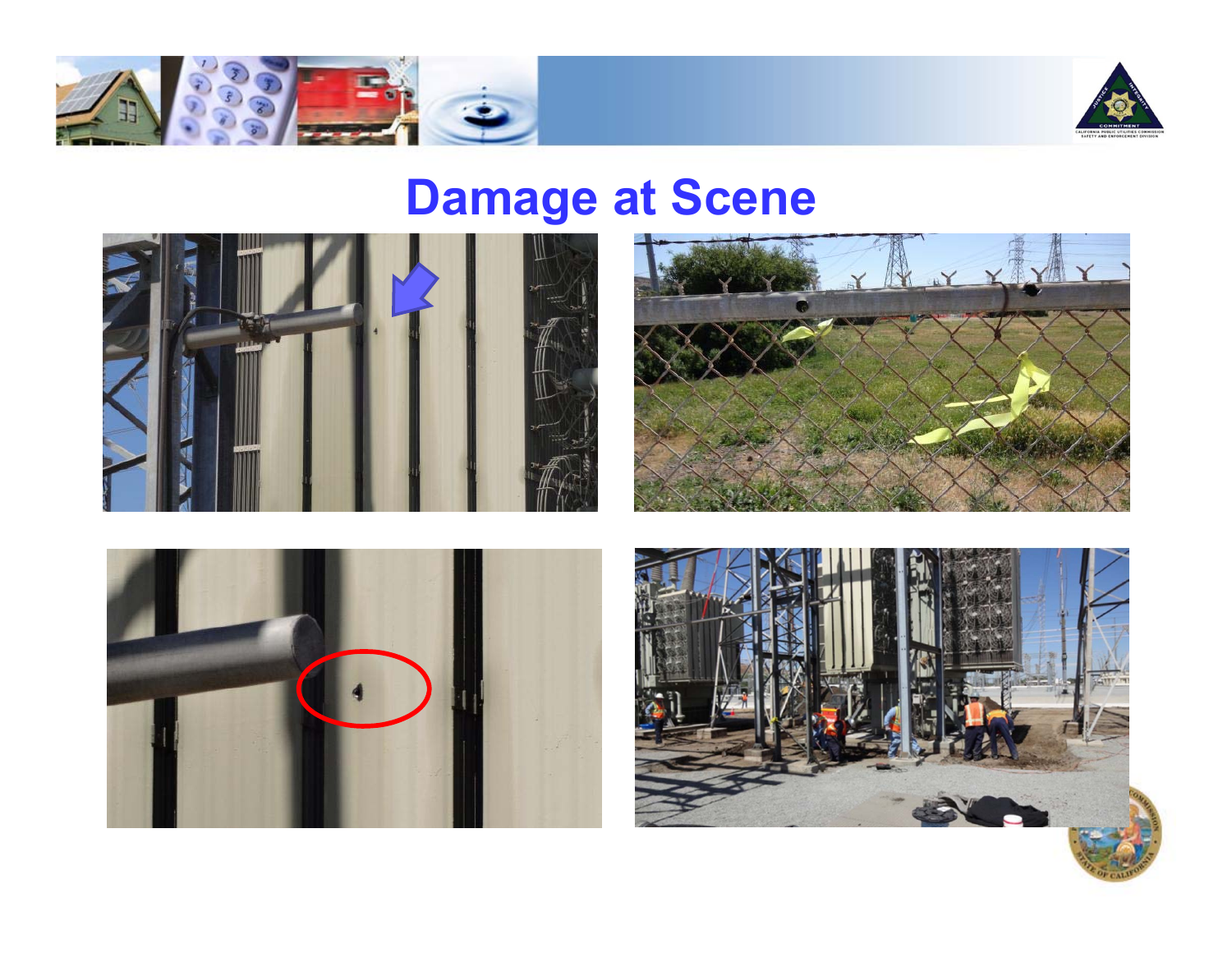



#### **Damage to Substation**



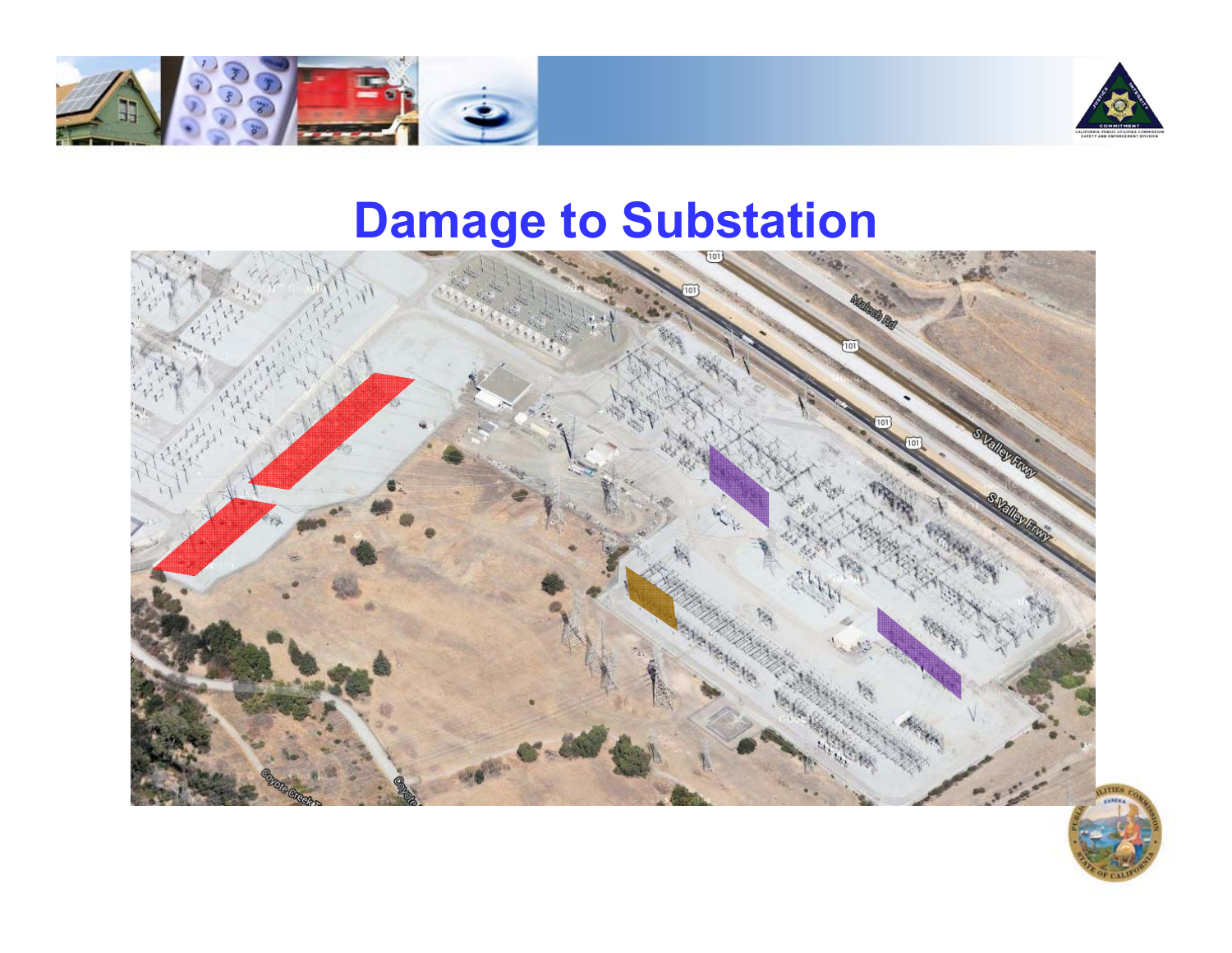



#### **Damage to Facilities**

- 500kV Yard
	- 10 transformers
- 230kV Yard
	- 7 transformers
- 115kV Yard
	- 6 circuit breakers
- Total of 52,000 gallons of oil
- \$15.4 in restoration costs
- No outages

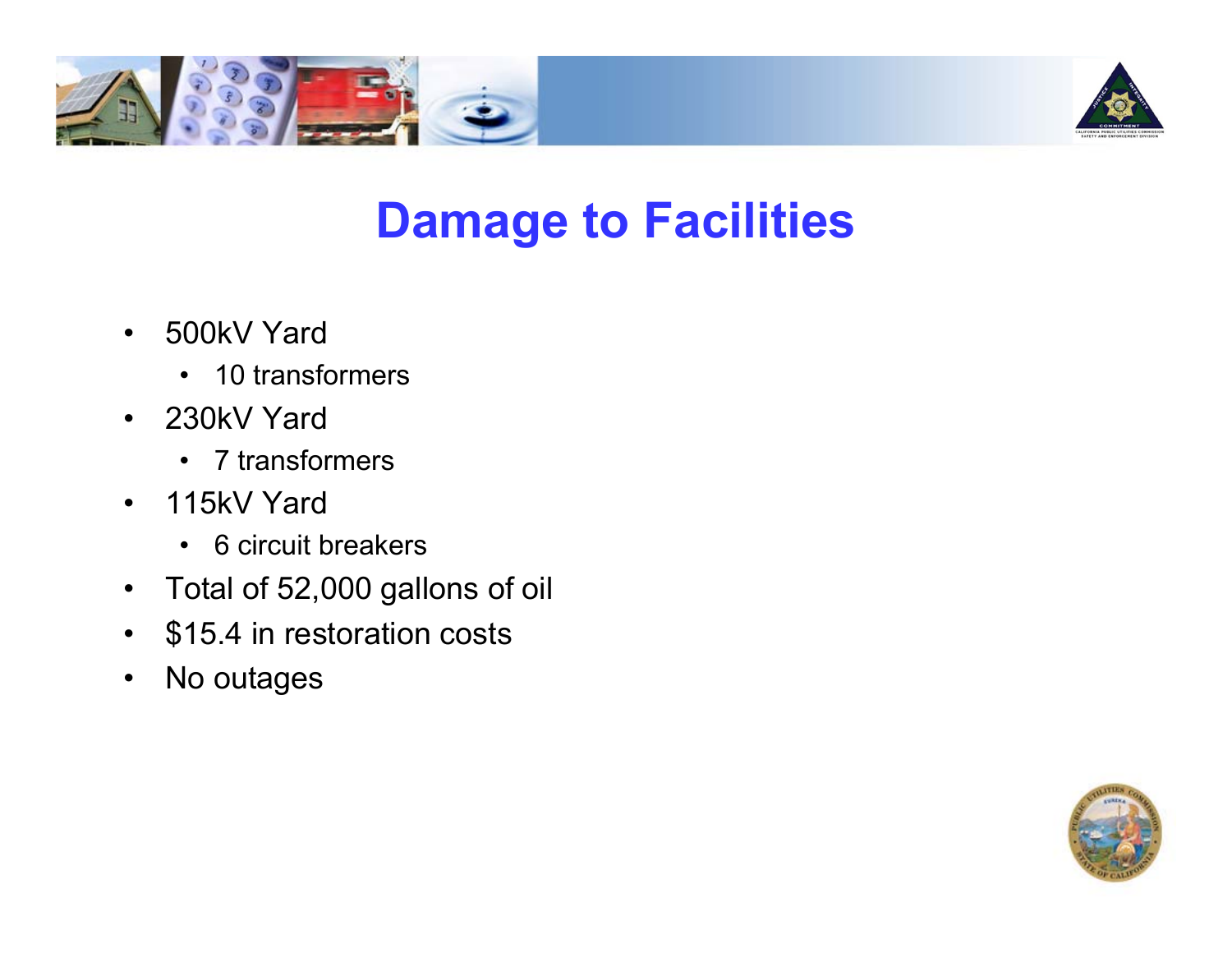



### **SED Interactions With Substations**

- 2013 Launched Substation Audit Program
	- Focused on Non-FERC jurisdictional substations
	- Audit utility versus current programs
	- Have found some security issues
- Prior Incidents
	- Copper Theft
	- Trespassing
	- Equipment Failures

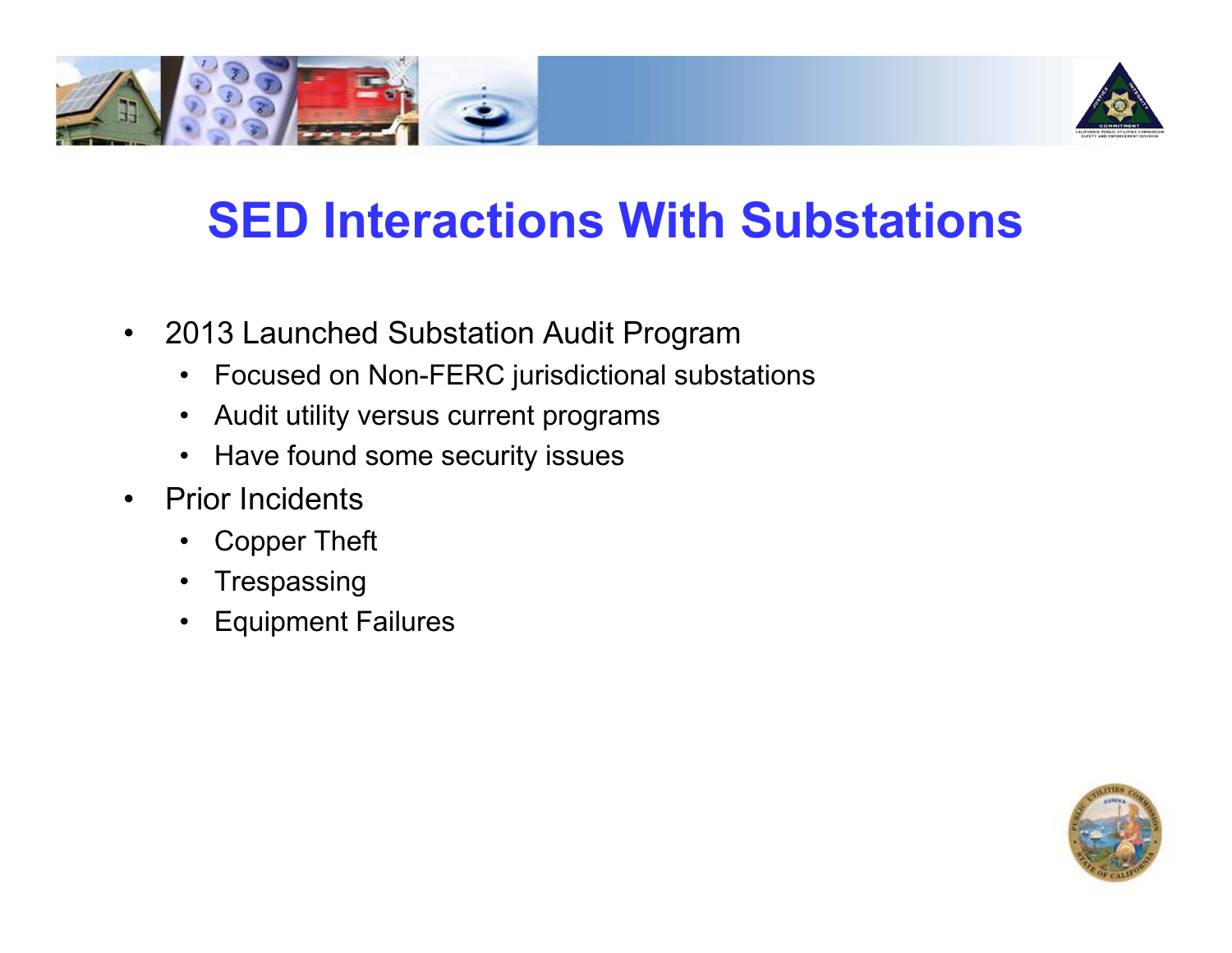



#### **Post Event**

- Immediate:
	- Restoration
	- Investigation (FBI)
	- Security at critical substations, Vegetation
- Long Term:
	- Evaluation of current internal security measures
		- Cameras , Lighting, Fences
		- Enhanced Intrusion Detection
	- Evaluation of external security measures
		- Coordination with Law Enforcement
		- Coordination with Communication Companies